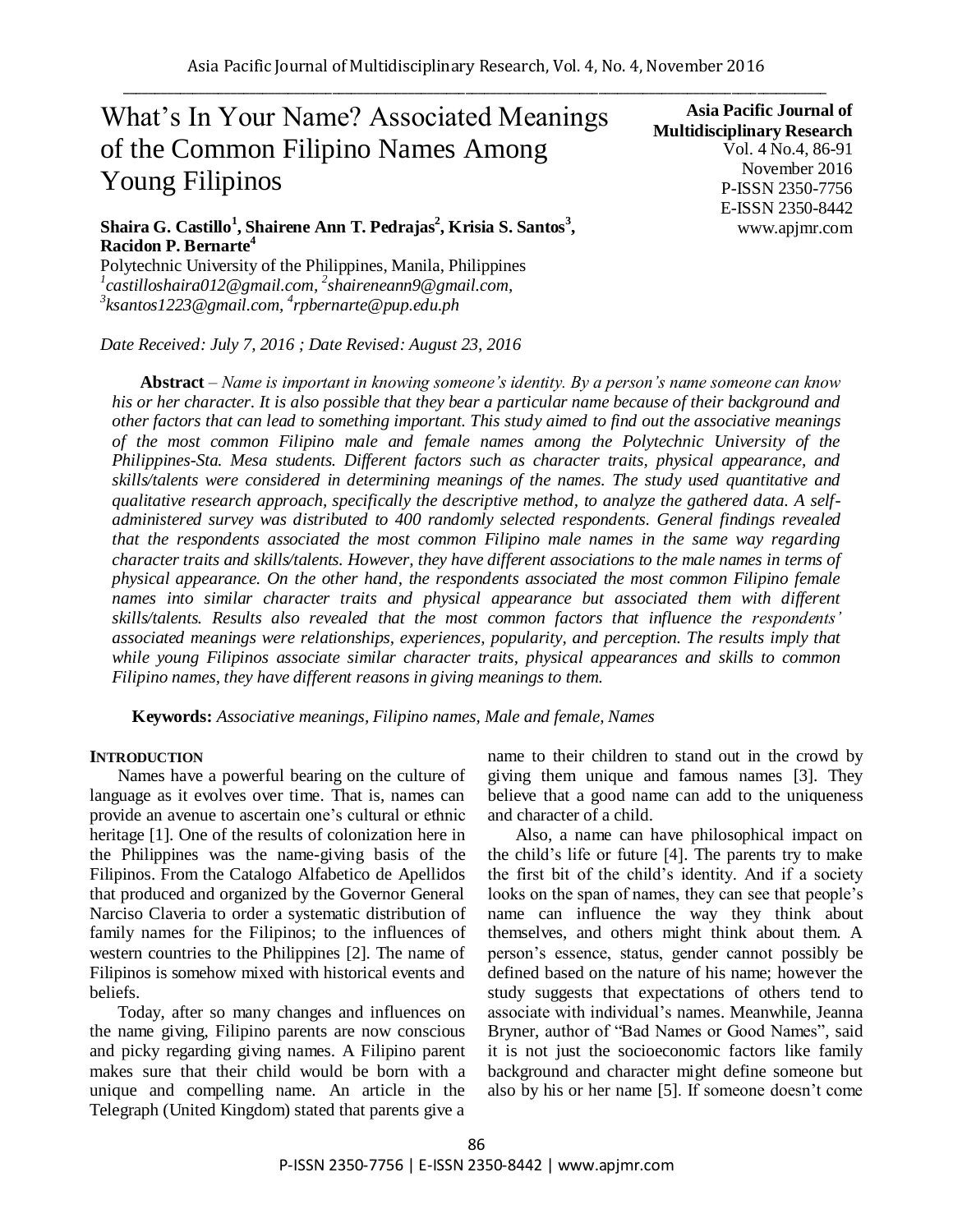from a rich family, other people might treat him or her differently.

Name is important in knowing someone's identity. By a person's name someone can possibly know his or her character. However, association of a person with a particular name differs from one another. Some may look at it positively while other people may don't. It is likely that someone bear a particular name because of his background and other factors that lead to something important. In the article entitled "Filipino Names: A reflection of Culture and History", it is stated that looking at someone's name may reflect to his interpersonal relationship to others too [1]. To add, researchers say that names have long affected how people perceive other people and that these perceptions change as the trends and traditions on the topic of age, gender, race and ethnicity change too.

Researchers have also pointed out that people of certain culture prefer different names, assuming that based on a name can, in fact, determine the level of their achievement. They have spent time in studying personal names and how can it affect someone's personal behavior [6].

According to Merriam Webster, the word "associated" means to relate or connect a thing to another thing that can be a person or thing. Associated meaning differs from the "true" meaning of a word. A meaning refers to the direct connotation of a word, while association means a word or thing has been related or attached to another word or thing. Since a name is a vital part of an individual, it is intriguing to know what the possible associated meaning of each name is.

This study identified the associated meanings of college students to the most common names of Filipino men and women. Name is essential and a valuable source of identity to a person, knowing what others think of your name by just hearing, seeing, and thinking of it could give you a hint on the impression of other people towards you. This study will provide the readers a view of the perception of the Filipino youth regarding common Filipino names when they hear, see, or think of it. The study could also help the parents have supplementary knowledge about such names other than their literary meaning.

## **OBJECTIVES OF THE STUDY**

The study aimed to find out the associated meanings of PUP – Sta. Mesa students to the top 20 common Filipino names as of April 2015. Specifically, it determined the students' associations in terms of character traits, physical appearance and skills and talents. Moreover, this study explored the factors that influence the students' associated meanings on the most common Filipino names.

#### **METHODS**

This study employed the mixed method to collect both quantitative and qualitative data needed to find out the associated meanings of undergraduate students from the Polytechnic University of the Philippines – Sta. Mesa on the most common Filipino names. The sample respondents to this study were composed of first to fifth year students from different colleges of the university enrolled in the academic year 2015- 2016. Moreover, this study utilized the list obtained from the Philippine Statistics Authority (PSA) which contained the most common Filipino men and women names as of last April 2015.

| Table 1. List of Common Filipino Names as of |  |
|----------------------------------------------|--|
| <b>April 2015</b>                            |  |

| <b>MALE</b>    | f  | <b>FEMALE</b> | f  |
|----------------|----|---------------|----|
| Anthony        | 6  | Althea        | 8  |
| Christian      |    | Andrea        | 8  |
| Daniel         | 12 | Angel         | 10 |
| Ezekiel        |    | Angela        |    |
| <b>Francis</b> | 36 | Angelica      |    |
| Jacob          | 10 | Ashley        | 9  |
| Jerald         | 6  | Francheska    | 18 |
| Matthew        | 6  | Nicole        | 10 |
| Nathaniel      | 8  | Princess      | 6  |
| Xander         | 8  | Samantha      | 9  |

Data from the study were gathered from two types of methods: survey and focus group discussion. The close-ended questionnaire used in the selfadministered survey was used to gather the respondents' demographic profile and their associated meanings on the common Filipino names in terms of character traits, physical appearance, and skills. The instrument was developed by the researchers based on the results of the open-ended preliminary survey they conducted. Also, the 400 respondents of the survey method were selected using appropriate sampling techniques.

Furthermore, to discover the factors affecting the respondents' associated meanings of the common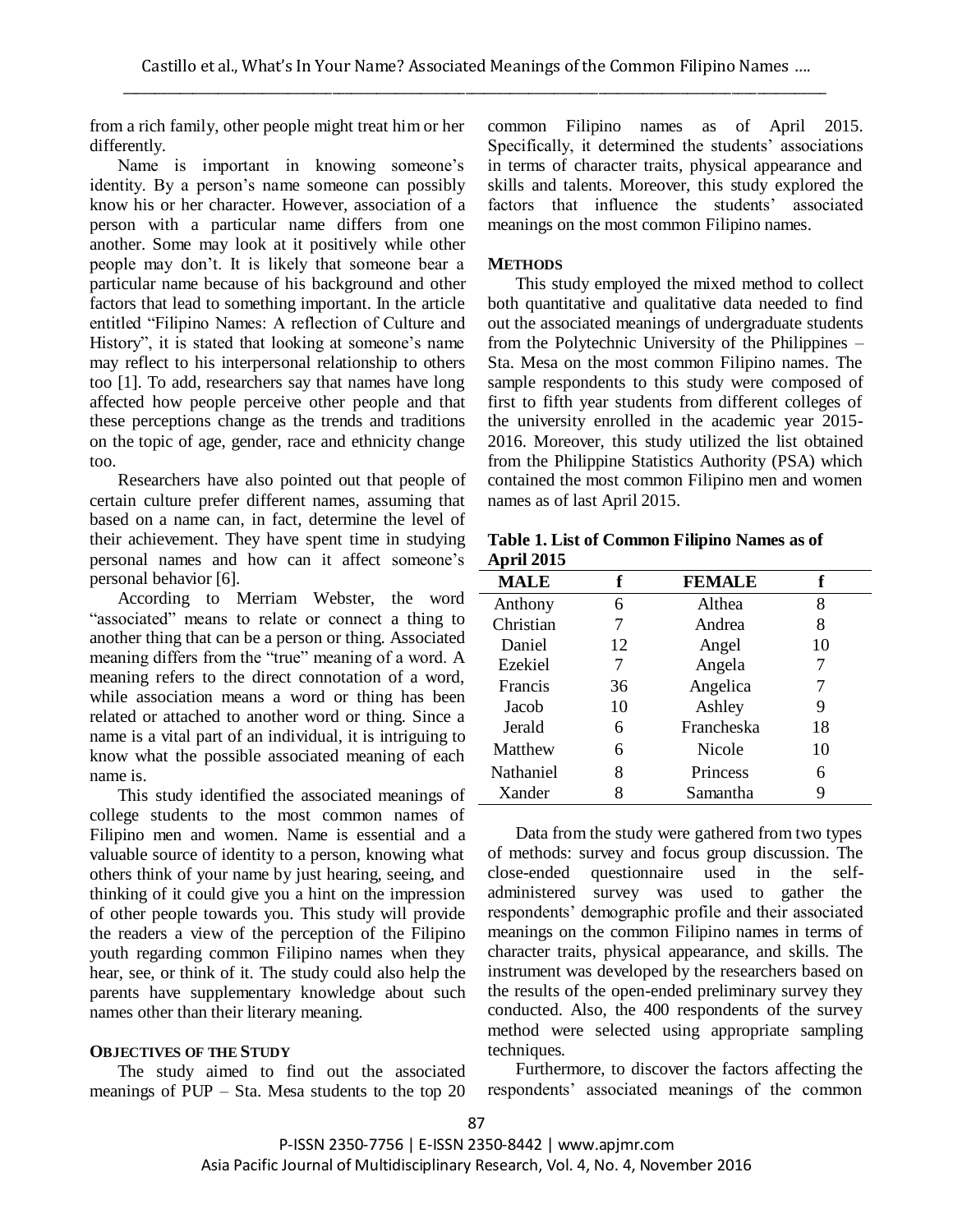Filipino names, the study employed another method – focus group discussion. The researchers devised a discussion guide containing questions that allowed the informants to express their insights regarding the meanings they associate with the common Filipino names. The study selected six informants based on the following criteria set up by the researchers: the informants should all be studying at the Polytechnic University of the Philippines; each of them should come from a different college in the university; and none of them must have a name similar to one of the common Filipino names.

#### **RESULTS AND DISCUSSION**

## **Associated meanings of common Filipino male names**

Table 2. Perceived Meanings on Most Common Filipino Male Names

| <b>Name</b> | <b>Character</b><br><b>Trait</b>        | <b>Physical</b>                    | <b>Skills/Talents</b>                          |
|-------------|-----------------------------------------|------------------------------------|------------------------------------------------|
|             |                                         | <b>Appearance</b>                  |                                                |
| Anthony     | Naughty<br>(17%)                        | Tall (19%)                         | Good in<br>Dancing<br>(20%)                    |
| Christian   | Religious<br>(19%)                      | Tall (21%)                         | Has Good<br><b>Artistic Skills</b><br>(18%)    |
| Daniel      | Naughty and<br>Quiet (12%)              | Handsome<br>(19%)                  | Has Good<br><b>Athletic Skills</b><br>(18%)    |
| Ezekiel     | Religious<br>(14%)                      | Tall and<br>Cute/Charming<br>(14%) | Has Good<br><b>Athletic Skills</b><br>$(20\%)$ |
| Francis     | Naughty<br>(14%)                        | Slim (14%)                         | Has Good<br><b>Athletic Skills</b><br>(19%)    |
| Jacob       | Kind and<br>Brave (12%)                 | Muscular<br>(18%)                  | Has Good<br><b>Athletic Skills</b><br>(19%)    |
| Jerald      | Naughty<br>(14%)                        | Slim (13%)                         | Has Good<br><b>Athletic Skills</b><br>(19%)    |
| Matthew     | Religious<br>(16%)                      | Handsome<br>(14%)                  | Has Good<br>Academic<br>Skills (15%)           |
| Nathaniel   | Kind (23%)                              | Cute/Charming<br>(19%)             | Good in<br>Acting $(16%)$                      |
| Xander      | Naughty and<br><b>Boastful</b><br>(14%) | Handsome<br>(34%)                  | Good in<br>Dancing<br>(20%)                    |

Based on the data gathered and generated results, young Filipinos have different views and perception on the most common male Filipino names in terms of character traits, physical appearance, and skills or talents. As most of the male names included in the list of common male Filipino names are from biblical and religious figures, most of the names such as Christian, Ezekiel, Jacob, Matthew, and Nathaniel were associated to being kind or religious. While other names such as Antony, Daniel, Francis, Jerald, and Xander were perceived as naughty, the mentioned names were perceived unlikely to the literature meaning of the names which are all positive. The perception of the youth will be influenced if they know a person with the same name that was mentioned on the list; they would tend to give meanings based on the person that comes first on their mind.

The common male Filipino names were perceived positively by the respondents in terms of physical appearance. Names such as Anthony, Christian, and Ezekiel were perceived as tall. Filipinos are known to be short in nature, but the names mentioned were from foreign countries, and so the students tend to compare them to American shows with characters of the same name (e.g., Christian Grey from the novel-film Fifty Shades of Grey). Meanwhile, names such as Daniel, Matthew, and Xander were perceived as handsome similar to actors who have the same name. According to Filipino American Psychology: Handbook of Theory, Research, and Clinical Practices, men are obsessed on their external look which has become evident especially among teenagers nowadays [7]. Names such as Francis and Jerald were perceived as slim while the name Jacob as muscular, from our ancestors Negritos and Malays or Indonesians, they are slim and quite muscular and that's where the Filipinos got his genes for being slim. The media also cultivated it by using well-built celebrities to portray beauty.

Half of the names listed in the common male Filipino names such as Daniel, Ezekiel, Francis, Jacob, and Jerald were perceived as having good athletic skills. In a 2012 survey conducted by American Time Use, it was determined that the number of male participation in sports was higher than females, especially for team sports [8]. Apparently, Filipinos are into sports such as basketball which is evident during PBA ball cups and even in basketball leagues held on numerous barangays. Other names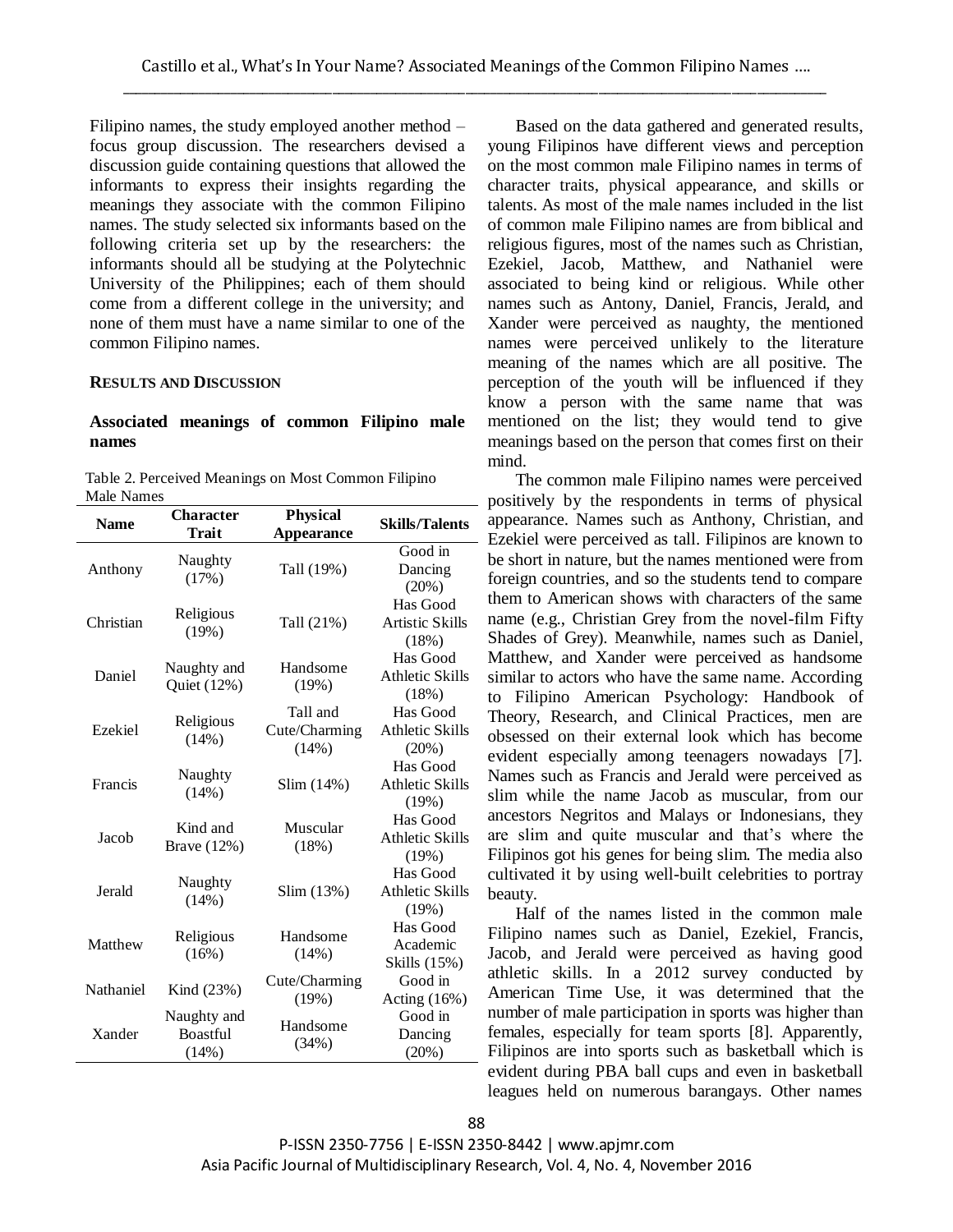such as Anthony and Xander were perceived as being good in dancing, Christian, into having good artistic skills, Matthew, into having good academic skills and Nathaniel, into being good in acting. A variety of perceived skills/talents only shows that Filipino men are talented and are good at a certain field or area.

## **Associated meanings of common Filipino female names**

| Table 3. Perceived Meanings on Most Common Filipino |
|-----------------------------------------------------|
| <b>Female Names</b>                                 |

| <b>Name</b> | <b>Character</b><br><b>Trait</b> | <b>Physical</b><br>Appearance | <b>Skills/Talents</b>  |
|-------------|----------------------------------|-------------------------------|------------------------|
| Althea      | Sweet (28%)                      | <b>Beautiful</b><br>(32%)     | Good in                |
|             |                                  |                               | Dancing                |
|             |                                  |                               | (24%)                  |
|             |                                  | Cute/Charming                 | Good in                |
| Andrea      | Sweet (14%)                      | (19%)                         | Dancing                |
|             |                                  |                               | (18%)                  |
|             | Kind (23%)                       | Cute/Charming<br>(20%)        | Good in                |
| Angel       |                                  |                               | Singing                |
|             |                                  |                               | (20%)                  |
|             | Friendly                         | Slim and                      | Has Good               |
| Angela      | (14%)                            | Cute/Charming                 | <b>Artistic Skills</b> |
|             |                                  | (16%)                         | (18%)                  |
|             | Talkative<br>(12%)               | <b>Beautiful</b><br>(13%)     | Good in                |
| Angelica    |                                  |                               | Singing                |
|             |                                  |                               | (16%)                  |
|             |                                  |                               | Good in                |
| Ashley      | Mean $(17%)$                     | Sexy (18%)                    | Dancing                |
|             |                                  |                               | (17%)                  |
|             |                                  |                               | Good in                |
| Francheska  | Mean $(13%)$                     | Slim (13%)                    | Singing                |
|             |                                  |                               | (15%)                  |
|             |                                  |                               | Good in                |
| Nicole      | Talkative<br>$(11\%)$            | <b>Beautiful</b><br>(17%)     | Singing and            |
|             |                                  |                               | Has Good               |
|             |                                  |                               | Academic               |
|             |                                  |                               | Skills (14%)           |
| Princess    | Sweet $(16%)$                    | Beautiful                     | Good in                |
|             |                                  | (18%)                         | Acting (15%)           |
| Samantha    | Kind and<br>Intelligent          | Beautiful<br>(23%)            | Has Good               |
|             |                                  |                               | Academic               |
|             | $(10\%)$                         |                               | Skills (16%)           |

Based on the data gathered and generated results, Filipino youth have different views and perception on the most common female Filipino names in terms of character traits, physical appearance, and skills or talents. In terms of character traits, not all of the names were perceived positively by the students. For instance, names such as Ashley and Francheska were perceived as mean. The mentioned names sound unfriendly since it was popularized to portray an antagonist character in western films like Ashley Tisdale as Sharpay in High School Musical. On the other hand, the respondents of the study perceive the names Althea, Andrea, and Princess as sweet just as how sweet the names sound. Names such as Angel and Samantha were perceived as kind, while the name Angelica as friendly. The mentioned names were derived from the Bible which could be the reason the respondents perceive the names into those particular character traits. The names Angelica and Nicole were perceived as talkative. Well-known personalities in the Philippines such as Angelica Panganiban (actress and host) and Nicole Hyala (radio disc-jockey) could have influence the perception of the respondents since both of the mentioned personalities are known for being chatty and good in speaking.

In terms of physical appearance, half of the names on the list such as Althea, Angelica, Nicole, Princess, and Samantha were perceived as beautiful. It is common knowledge that in the Philippine history, colonization shaped how Filipinos perceive things which include the perception of the concept of beauty. The Spaniards brought about the idea of relating being mestizo/mestiza into being beautiful. Social media also contributed in shaping the idea of many Filipinos regarding beauty. Advertisements, TV programs and also print materials show different or same images of beautiful women. Names such as Andrea, Angel, and Angela were perceived to have a very pleasing or appealing appearance as the respondents perceives the meaning of the names as cute/charming. The name Ashley was perceived as sexy while the name Francheska as slim. A study conducted by a beauty product called Dove shows that women all around the world considered some associated meaning of beautiful such as sexy, gorgeous, natural and average [9]. The study also shows that majority of their respondents said that they are more comfortable to be called natural or average in describing their looks. According to Filipino American Psychology by Kevin Nadal, it was in the Philippine history that the Filipinos are slim [7]. There are distinct messages about being fat or ugly which are why Filipinas are strict on their diet.

In terms of skills/talents, names such as Althea, Andrea, and Ashley were perceived into being good in dancing while the names Angel, Angelica, Francheska, and Nicole were perceived as being good

P-ISSN 2350-7756 | E-ISSN 2350-8442 | www.apjmr.com Asia Pacific Journal of Multidisciplinary Research, Vol. 4, No. 4, November 2016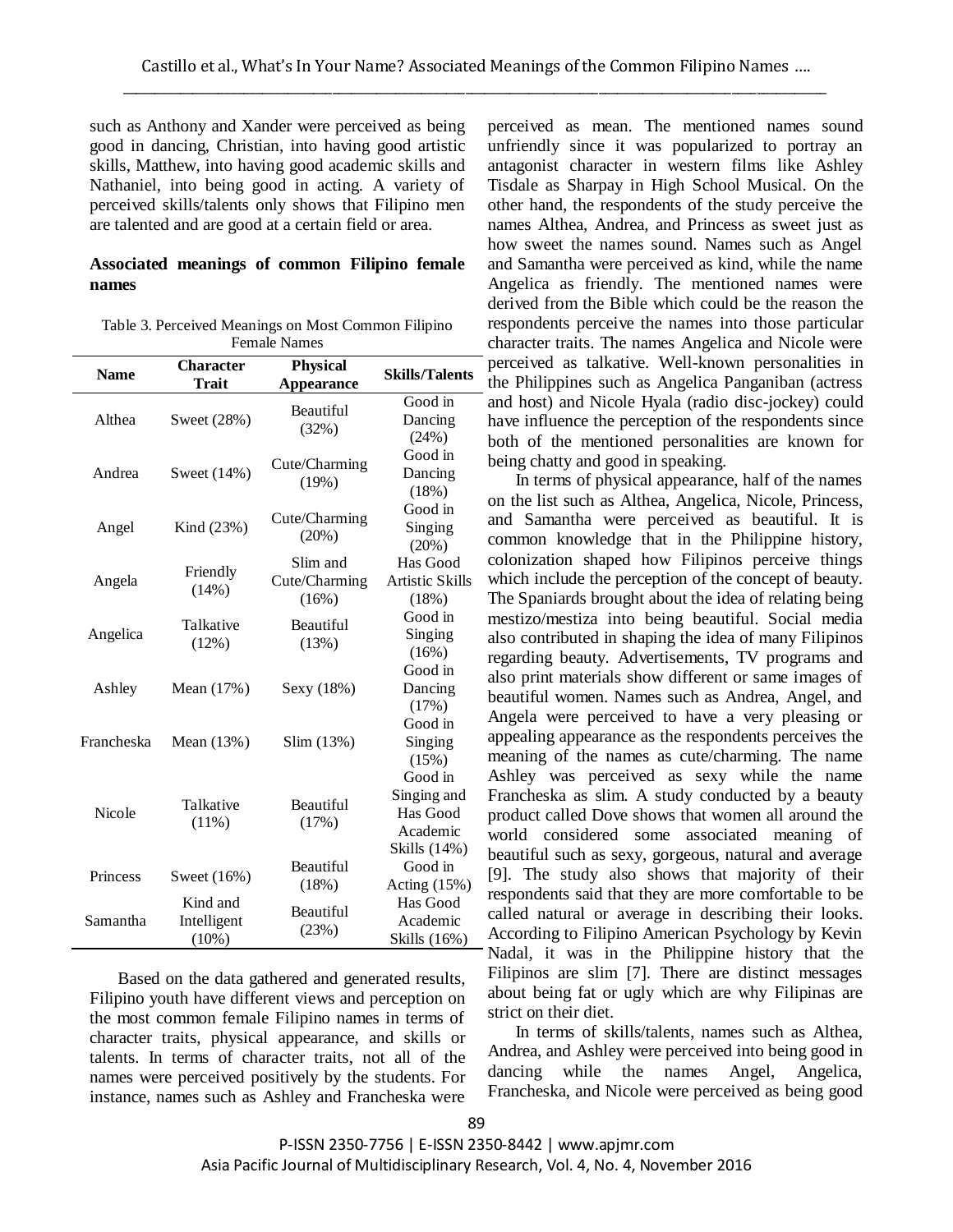in singing. Dancing and singing are two of the many talents that are commonly recognized and enhanced in the Philippines. Since the early years of the 2000s, many girl dance groups emerged in the Philippines. There were Sexbomb Dancers, Viva Hot Babes and Wowowee ASF Dancers and those who are still in the business like the EB Babes, Mocha Girls, and Showtime Dancers. Meanwhile, the founder of the internationally-acclaimed Philippine Madrigal Singers, Andrea Ofilada Veneracion was proclaimed a National Artist in 1989. Through Veneracion's group, the development of choral music in the country was encouraged, taking on the company's vast collection of folk compositions, kundimans and contemporary songs [10]. The name Angela, on the other hand, was perceived as having good artistic skills, the name Princess as being good in acting, and the name Samantha as having good academic skills. Filipinos now are making noise throughout the country and even worldwide when it comes to skills and talents. Filipinos are very talented in a way. In fact, many Filipinos are known for such great talents presented around the globe.

## **Factors influencing associated meanings of common Filipino names**

The research revealed from the data obtained from the focus group discussion that there are factors that influenced the key informants of their perception on the most common Filipino names of men and women. Based on the results, the factors that influenced the key respondents are their relation to their family and friends. Also, their life experience brought them on how they give association to the names. Popularity and perception are also factors that influenced the key informants on how they give association to the most common names in terms of character traits, physical appearance and skill or talents.

Television personalities and characters do not only influence people in their lifestyle but could also affect people in giving meanings to names. Famous actor and actresses may be associated with the names listed on the top common Filipino names, and may use the celebrities as a reference in describing the names. Perception not only refers to the way in which people react to stimuli from the five senses, it is also defined as a process by which individuals organize and interpret their sensations to give meaning to their environment [11]. Perception happens when people combine personal experiences with expressed or expected views of others, to form a belief or preconception about reality [12]. Perception varies differently from person to person. Experience is another factor that may influence one's perception and also another factor that influences the key informants on how they give associated meanings to the most common Filipino names. It is the process of getting knowledge or skills that are obtained from doing, seeing or feeling things, or something that happens which has an effect on someone (Webster's Dictionary).

## **RESULTS**

The results of the study found out that young Filipinos associate common Filipino male names to naughtiness, and only a few names are perceived as religious and kind although most of the names are from biblical and religious figures. On the other hand, results also revealed that they perceive male names in terms of physical appearance to positive traits such as handsome, cute or charming, tall, slim, and muscular. Moreover, youth today perceive the common male names to having good athletic skills.

Obtained results also show that the Filipino youth have the same perceived meaning of the most common female names. They associate female names with positive qualities especially in terms of character traits and physical appearance. While there is a variation of answers in terms of the skills and talents, it only showed that Filipino women are talented and are good at a certain field or area. The factors influencing the associated meanings on the common names were also explored, and results revealed that students' associations are commonly based on experiences and the people around them.

Names can affect the way people behave and how they feel about themselves. According to Myron Brender [13], one of the parents' ways in giving name is through the use of names that are highly fashionable and popular at any given time or, in other words, fad names. Parents who select fad names may be giving in to subtle social pressure to conform to what they think the general culture says is acceptable, and this, in turn, may result from a lack of confidence in their own judgment, fear of being conspicuous by going against the prevailing tide, or simply a lack of originality. This explains why most of the names are perceived based on popular personalities who happened to have the same name.